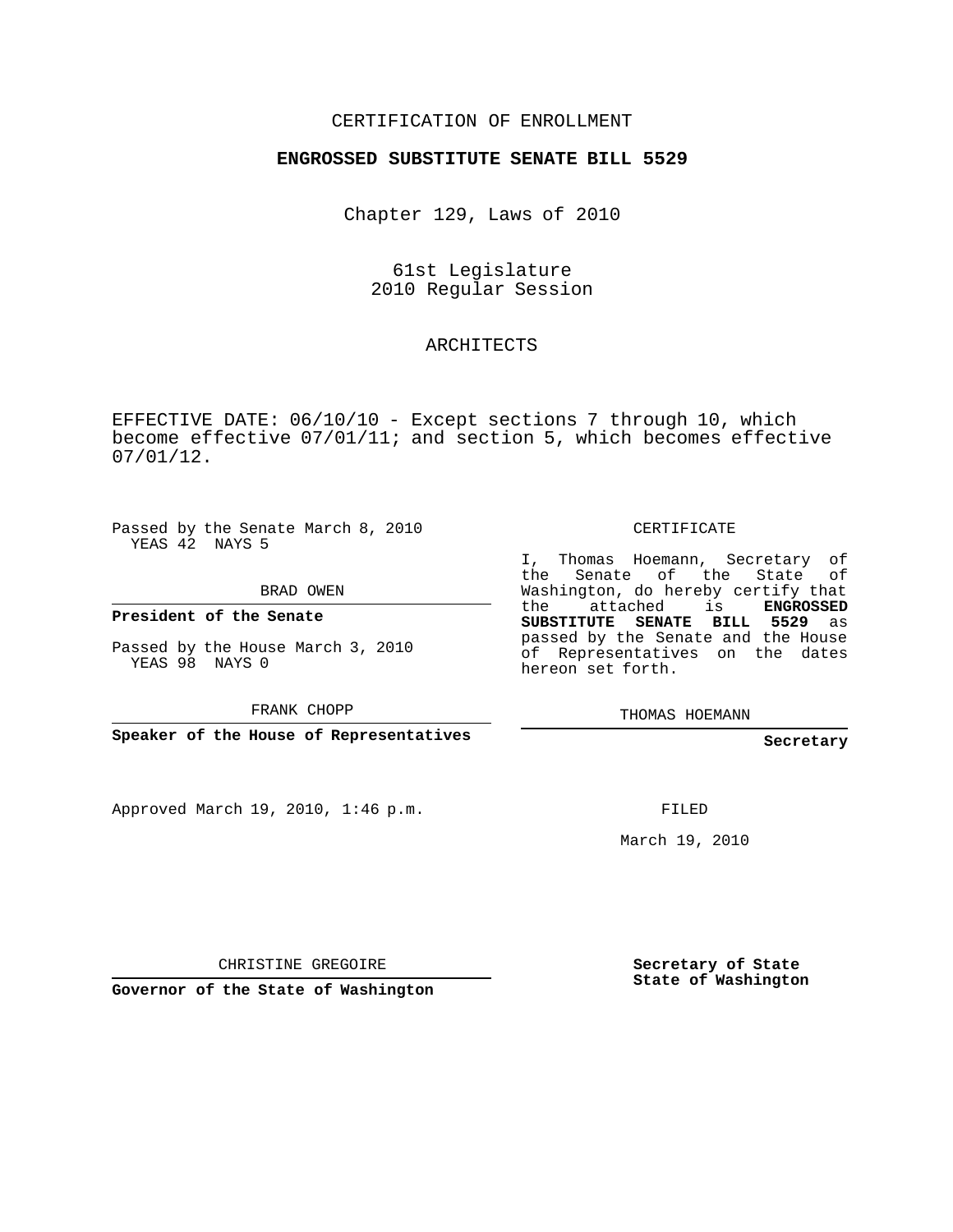# **ENGROSSED SUBSTITUTE SENATE BILL 5529** \_\_\_\_\_\_\_\_\_\_\_\_\_\_\_\_\_\_\_\_\_\_\_\_\_\_\_\_\_\_\_\_\_\_\_\_\_\_\_\_\_\_\_\_\_

\_\_\_\_\_\_\_\_\_\_\_\_\_\_\_\_\_\_\_\_\_\_\_\_\_\_\_\_\_\_\_\_\_\_\_\_\_\_\_\_\_\_\_\_\_

AS AMENDED BY THE HOUSE

Passed Legislature - 2010 Regular Session

## **State of Washington 61st Legislature 2010 Regular Session**

**By** Senate Labor, Commerce & Consumer Protection (originally sponsored by Senators Jarrett and King)

READ FIRST TIME 02/23/09.

 1 AN ACT Relating to architects; amending RCW 18.08.310, 18.08.320, 2 18.08.330, 18.08.340, 18.08.350, 18.08.360, 18.08.370, 18.08.410, 3 18.08.420, and 18.08.430; and providing effective dates.

4 BE IT ENACTED BY THE LEGISLATURE OF THE STATE OF WASHINGTON:

 5 **Sec. 1.** RCW 18.08.310 and 1985 c 37 s 2 are each amended to read 6 as follows:

7 (1) It is unlawful for any person to practice or offer to practice 8 architecture in this state, ((architecture,)) or to use in connection with his or her name or otherwise assume, use, or advertise any title or description including the word "architect," "architecture," "architectural," or language tending to imply that he or she is an architect, unless the person is registered or authorized to practice in the state of Washington under this chapter.

14 (2) An architect or architectural firm registered in any other 15 jurisdiction recognized by the board may offer to practice architecture 16 in this state if:

17 (a) It is clearly and prominently stated in such an offer that the 18 architect or firm is not registered to practice architecture in the 19 state of Washington; and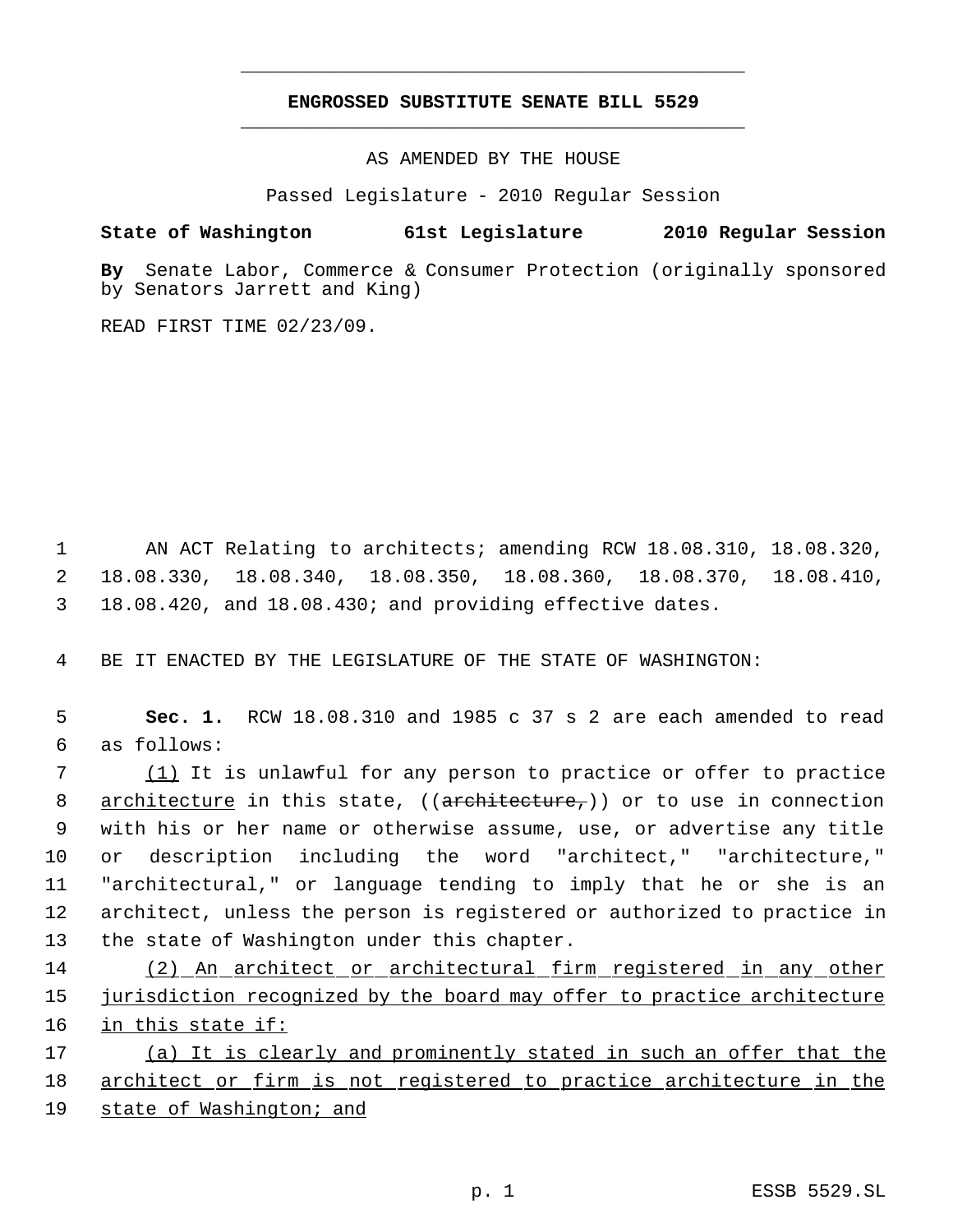1 (b) Prior to practicing architecture or signing a contract to 2 provide architectural services, the architect or firm must be 3 registered to practice architecture in this state.

 (3) A person who has an accredited architectural degree may use the title "intern architect" when enrolled in a structured intern program recognized by the board and working under the direct supervision of an architect.

 8 (4) The provisions of this section shall not affect the use of the 9 words "architect," "architecture," or "architectural" where a person 10 does not practice or offer to practice architecture.

11 **Sec. 2.** RCW 18.08.320 and 1985 c 37 s 3 are each amended to read 12 as follows:

13 ((Unless the context clearly requires otherwise,)) The definitions 14 in this section apply throughout this chapter unless the context 15 clearly requires otherwise.

16 (1) "Accredited architectural degree" means a professional degree 17 from an institution of higher education accredited by the national 18 architectural accreditation board or an equivalent degree in 19 architecture as determined by the board.

 (2) "Administration of the construction contract" means the periodic observation of materials and work to observe the general compliance with the construction contract documents, and does not include responsibility for supervising construction methods and processes, site conditions, equipment operations, personnel, or safety on the work site.

26 ( $(\frac{2}{2})$ ) (3) "Architect" means an individual who is registered under 27 this chapter to practice architecture.

28  $((\langle 3 \rangle)(4)$  "Board" means the state board ((of registration)) for 29 architects.

30  $((+4))$   $(5)$  "Certificate of authorization" means a certificate 31 issued by the director to a ((corporation-or-partnership)) business 32 entity that authorizes the entity to practice architecture.

33  $((+5))$   $(6)$  "Certificate of registration" means the certificate 34 issued by the director to newly registered architects.

35  $((\langle 6 \rangle)(7)$  "Department" means the department of licensing.

36  $((+7))$  (8) "Director" means the director of licensing.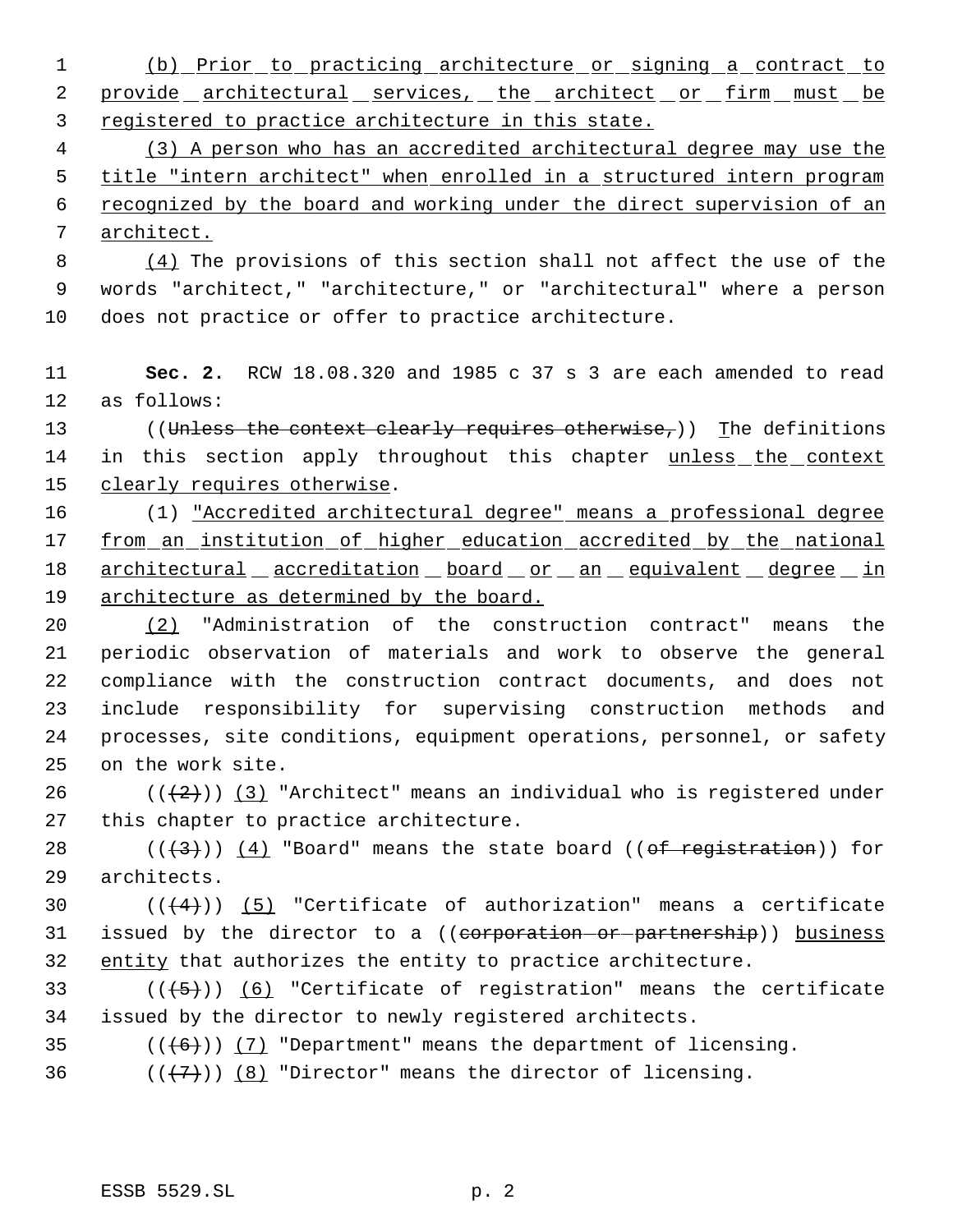$((\{8\})$  (9) "Engineer" means an individual who is registered as an engineer under chapter 18.43 RCW.

 $(3)$  (( $(49)$ )) (10) "Person" means any individual, partnership, professional service corporation, corporation, joint stock association, joint venture, or any other entity authorized to do business in the state.

7 (( $(10)$ )) (11) "Practice of architecture" means the rendering of services in connection with the art and science of building design for construction of any structure or grouping of structures and the use of space within and surrounding the structures or the design for construction of alterations or additions to the structures, including 12 but not specifically limited to predesign services, schematic design, design development, preparation of construction contract documents, and administration of the construction contract.

15 (( $(11)$ )) (12) "Prototypical documents" means drawings or 16 specifications, prepared by a person registered as an architect in any 17 state or as otherwise approved by the board, that are not intended as 18 final and complete technical submissions for a building project, but 19 rather are to serve as a prototype for a building or buildings to be 20 adapted by an architect for construction in more than one location.

 (13) "Registered" means holding a currently valid certificate of registration or certificate of authorization issued by the director authorizing the practice of architecture.

 (( $(12)$ ))  $(14)$  "Structure" means any construction consisting of load-bearing members such as the foundation, roof, floors, walls, columns, girders, and beams or a combination of any number of these parts, with or without other parts or appurtenances.

 (15) "Review" means a process of examination and evaluation, of the documents, for compliance with applicable laws, codes, and regulations affecting the built environment that includes the ability to control the final product.

 (16) "Registered professional design firm" means a business entity 33 registered in Washington to offer and provide architectural services under RCW 18.08.420.

 (17) "Managers" means the members of a limited liability company in which management of its business is vested in the members, and the 37 managers of a limited liability company in which management of its business is vested in one or more managers.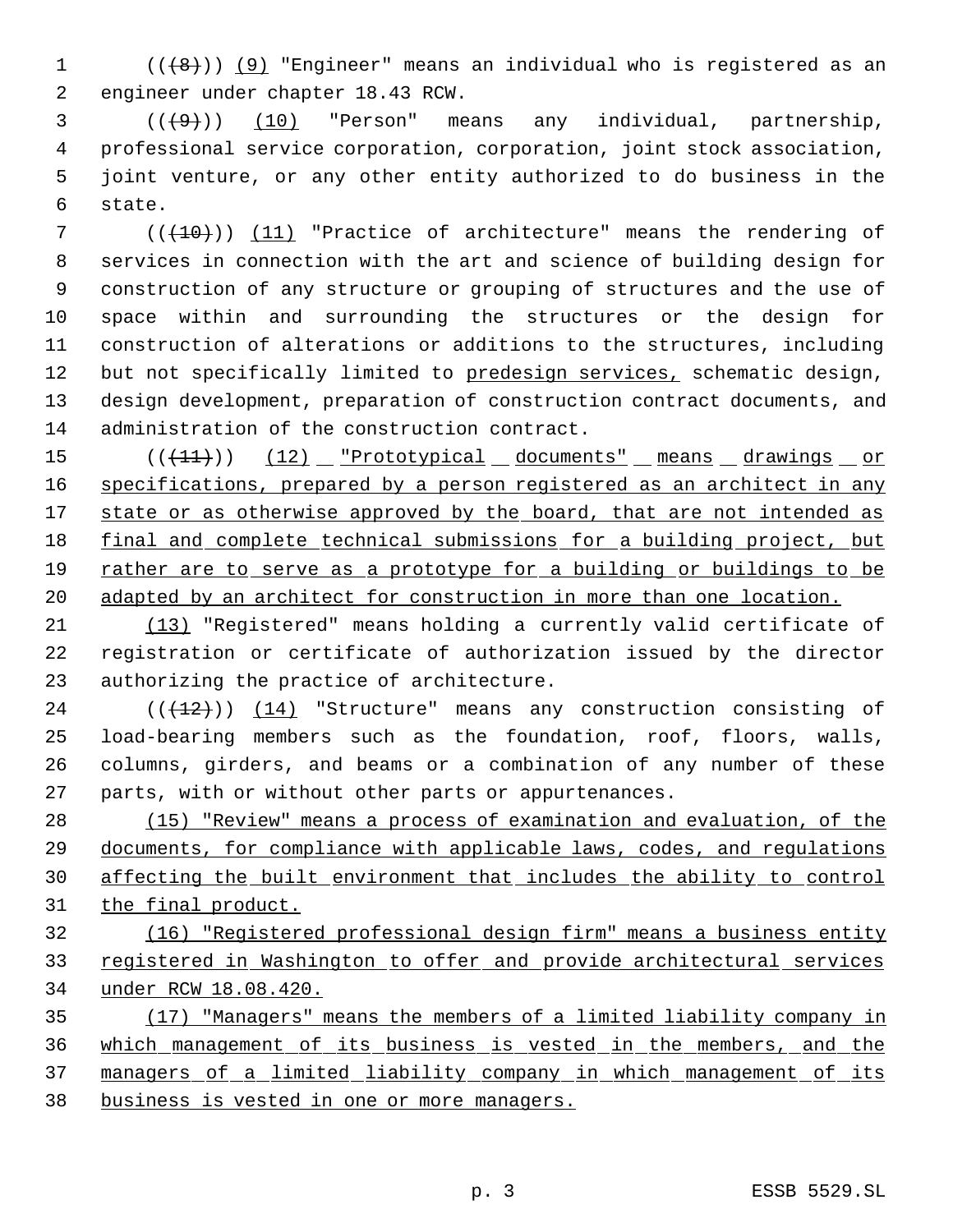**Sec. 3.** RCW 18.08.330 and 1985 c 37 s 4 are each amended to read as follows:

3 There is ((hereby)) created a state board ((of registration)) for architects consisting of seven members who shall be appointed by the governor. Six members shall be registered architects who are residents of the state and have at least eight years' experience in the practice of architecture as registered architects in responsible charge of architectural work or responsible charge of architectural teaching. One member shall be a public member, who is not and has never been a registered architect and who does not employ and is not employed by or professionally or financially associated with an architect.

12 The terms of each newly appointed member shall be six years. ((The 13 members of the board of registration for architects serving on July 28, 14 1985, shall serve out the remainders of their existing five-year terms. 15 The -term - of -the -public -member -shall -coincide - with -the -term - of -an architect.))

 Every member of the board shall receive a certificate of appointment from the governor. On the expiration of the term of each member, the governor shall appoint a successor to serve for a term of six years or until the next successor has been appointed.

 The governor may remove any member of the board for cause. Vacancies in the board for any reason shall be filled by appointment for the unexpired term.

24 The board shall elect a  $((**chairman**))$  chair, a  $((**vice-chairman**))$  vice-chair, and a secretary. The secretary may delegate his or her 26 authority to the executive ((secretary)) director.

 Members of the board shall be compensated in accordance with RCW 43.03.240 and shall be reimbursed for travel expenses in accordance with RCW 43.03.050 and 43.03.060.

 **Sec. 4.** RCW 18.08.340 and 2002 c 86 s 201 are each amended to read as follows:

 (1) The board may adopt such rules under chapter 34.05 RCW as are necessary for the proper performance of its duties under this chapter.

34 (2) The director shall employ an executive ((secretary)) director subject to approval by the board.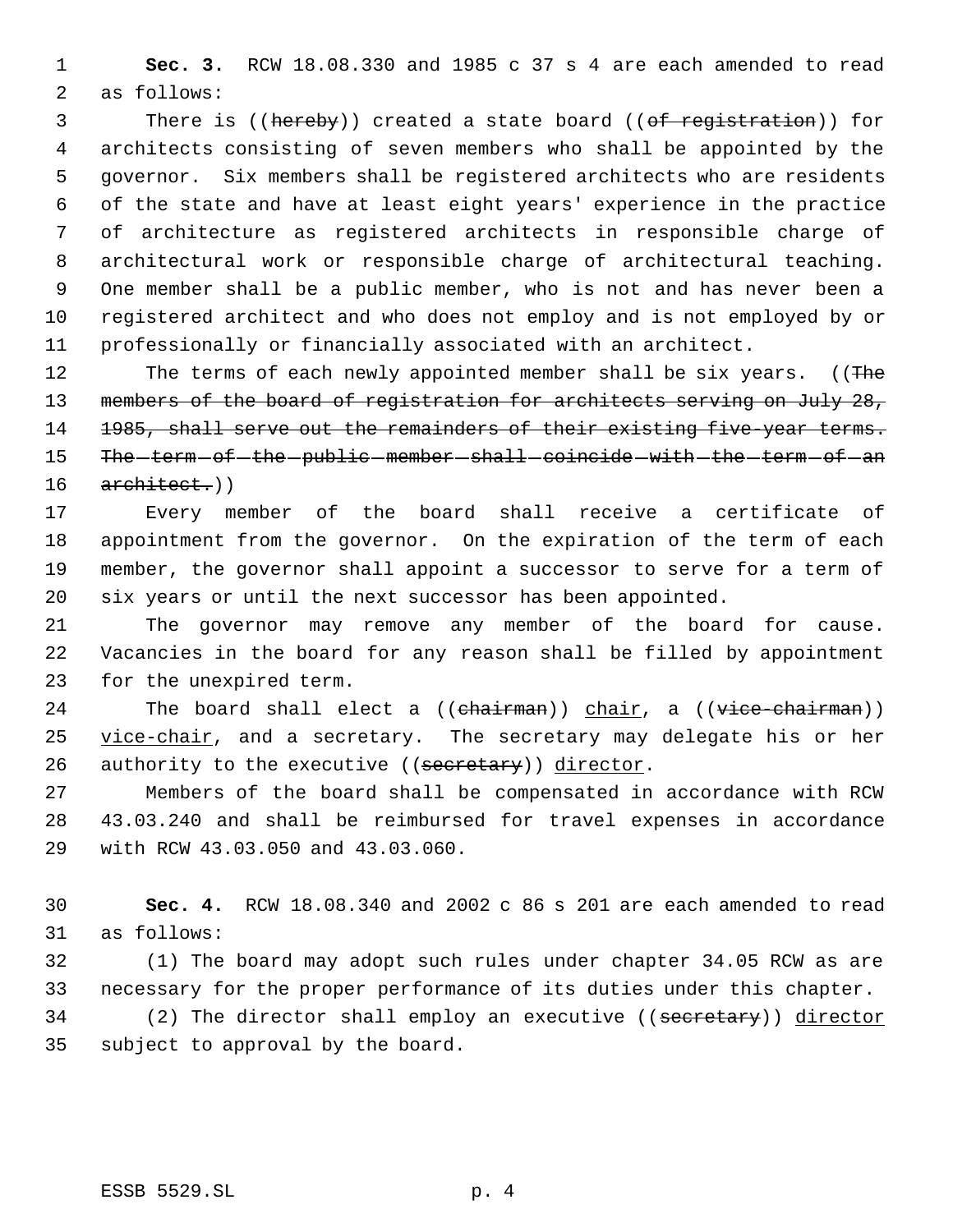**Sec. 5.** RCW 18.08.350 and 1997 c 169 s 1 are each amended to read as follows:

 (1) A certificate of registration shall be granted by the director to all qualified applicants who are certified by the board as having passed the required examination and as having given satisfactory proof of completion of the required experience.

 (2) Applications for examination shall be filed as the board prescribes by rule. The application and examination fees shall be determined by the director under RCW 43.24.086.

 (3) An applicant for registration as an architect shall be of a good moral character, at least eighteen years of age, and shall possess 12 ((either)) one of the following qualifications:

13 (a) Have an accredited architectural degree and at least three 14 years' practical architectural work experience ((and have completed the 15 requirements of)) in a structured intern training program approved by the board; or

 (b) Have ((eight years' practical architectural work experience, which may include designing buildings as a principal activity, and have 19 completed - the - requirements - of - a - structured - intern - training - program 20 approved by the board. Each year spent in an accredited architectural 21 education program approved by the board shall be considered one year of practical experience. At least four years' practical work experience 23 shall be under the direct supervision of an architect)) a high school 24 diploma or equivalent and at least nine years of practical architectural work experience, including the completion of a structured intern training program under the direct supervision of an architect as determined by the board. Prior to applying to enroll in a structured 28 intern training program, the applicant must have at least six years of 29 work experience, of which three years must be under the direct 30 supervision of an architect. This work experience may include designing buildings as a principal activity and postsecondary education as determined by the board. The board may approve up to four years of practical architectural work experience for postsecondary education courses in architecture, architectural technology, or a related field, as determined by the board, including courses completed in a community or technical college if the courses are equivalent to courses in an accredited architectural degree program.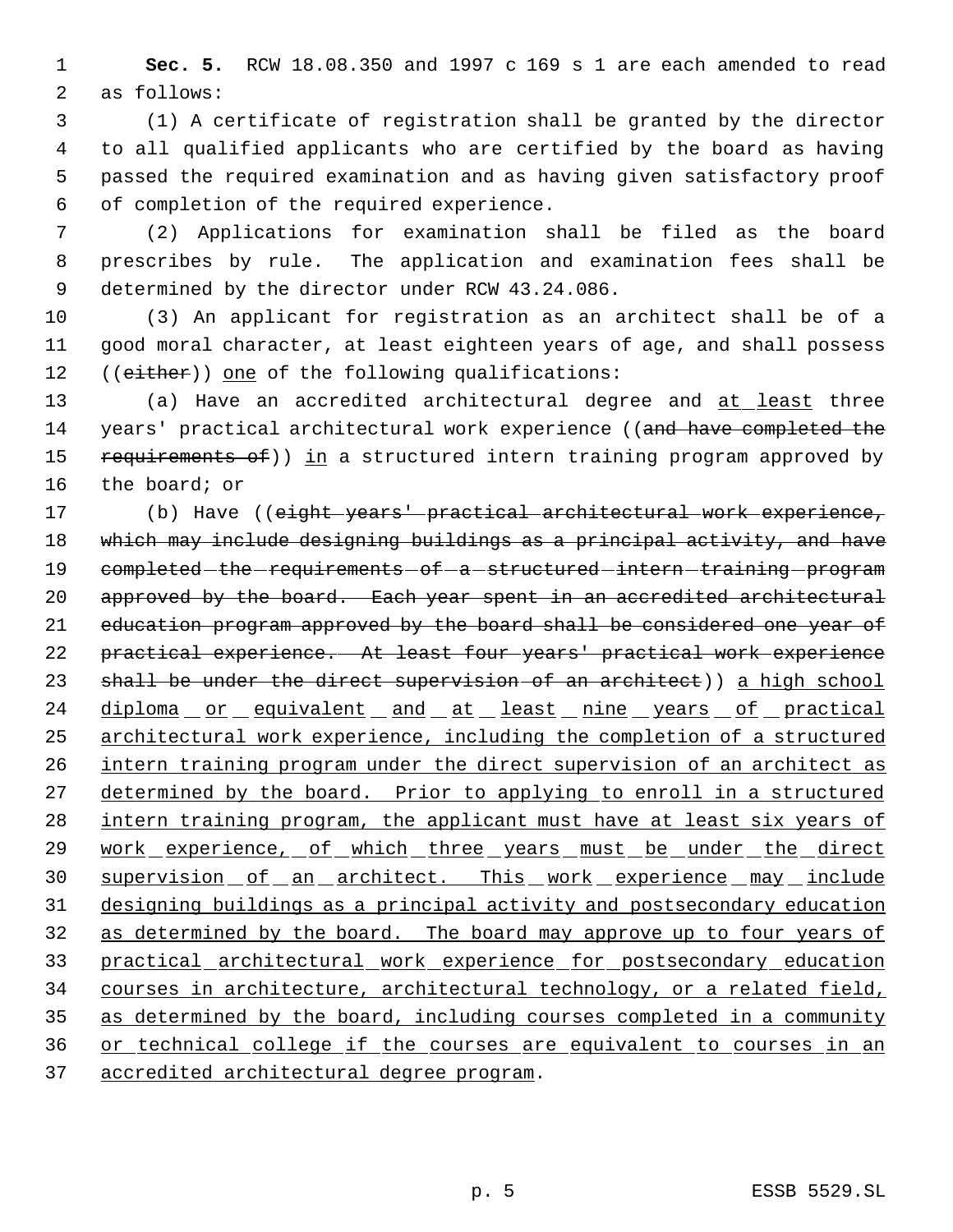**Sec. 6.** RCW 18.08.360 and 1985 c 37 s 7 are each amended to read as follows:

 (1) The examination for an architect's certificate of registration shall be held at least annually at such time and place as the board determines.

 (2) The board shall determine the content, scope, and grading process of the examination. The board may adopt an appropriate national examination and grading procedure.

 (3) Applicants who fail to pass any section of the examination shall be permitted to retake the parts failed as prescribed by the 11 board. Applicants have five years from the date of the first passed 12 examination section to pass all remaining sections. If the entire 13 examination is not successfully completed within five years, ((a retake 14 of the entire examination shall be required)) any sections that were 15 passed more than five years prior must be retaken. If a candidate 16 fails to pass all remaining sections within the initial five-year 17 period, the candidate is given a new five-year period from the date of 18 the second oldest passed section. All sections of the examination must 19 be passed within a single five-year period for the applicant to be deemed to have passed the complete examination.

21 (4) Applicants for registration who have an accredited architectural degree may begin taking the examination upon enrollment 23 in a structured intern training program as approved by the board. Applicants who do not possess an accredited architectural degree may take the examination only after completing the experience and intern 26 training requirements of this chapter.

 **Sec. 7.** RCW 18.08.370 and 1985 c 37 s 8 are each amended to read as follows:

 (1) The director shall issue a certificate of registration to any applicant who has, to the satisfaction of the board, met all the requirements for registration upon payment of the registration fee as provided in this chapter. All certificates of registration shall show the full name of the registrant, have the registration number, and 34 shall be signed by the ((chairman)) chair of the board and by the director. The issuance of a certificate of registration by the director is prima facie evidence that the person named therein is entitled to all the rights and privileges of a registered architect.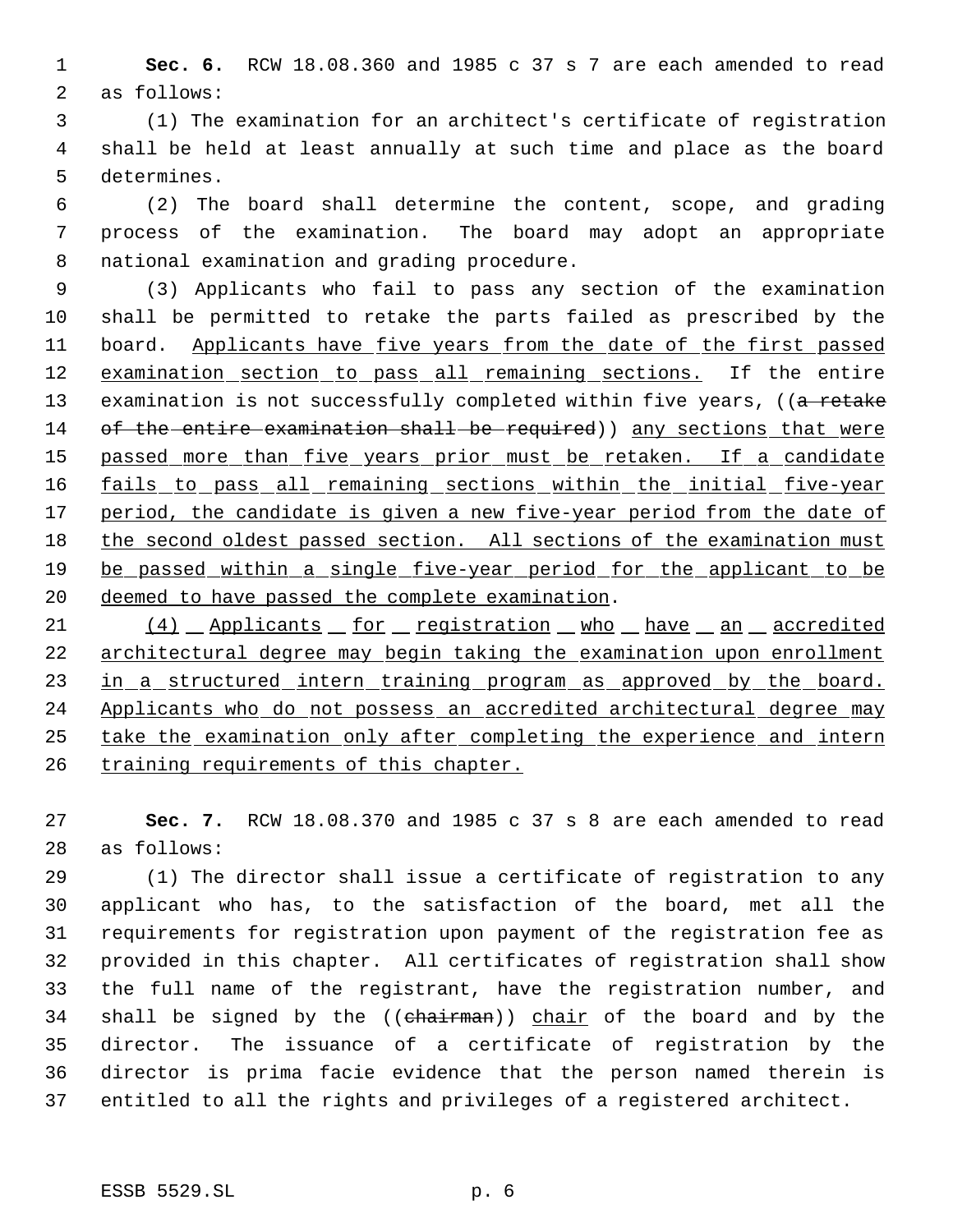(2) Each registrant shall obtain a seal of the design authorized by the board bearing the architect's name, registration number, the legend 3 "Registered Architect," and the name of this state. ((Drawings 4 prepared by the registrant shall be sealed and signed by the registrant 5 when -filed - with - public - authorities.) ) All \_ technical \_ submissions prepared by an architect and filed with public authorities must be 7 sealed and signed by the architect. It is unlawful to seal and sign a document after a registrant's certificate of registration or authorization has expired, been revoked, or is suspended.

 (3) An architect may seal and sign technical submissions under the following conditions:

 (a) An architect may seal and sign technical submissions that are: 13 Prepared by the architect; prepared by the architect's regularly employed subordinates; prepared in part by an individual or firm under 15 a direct subcontract with the architect; or prepared in collaboration with an architect who is licensed in a jurisdiction recognized by the 17 board, provided there is a contractual agreement between the architects.

 (b) An architect may seal and sign technical submissions based on 20 prototypical documents provided: The architect obtains written permission from the architect who prepared or sealed the prototypical 22 documents, and from the legal owner to adapt the prototypical 23 documents; the architect thoroughly analyzes the prototypical 24 documents, makes necessary revisions, and adds all required elements and design information, including the design services of engineering 26 consultants, if warranted, so that the prototypical documents become suitable complete technical submissions, in compliance with applicable 28 codes, requlations, and site-specific requirements.

 (c) An architect who seals and signs the technical submissions under this subsection (3) is responsible to the same extent as if the technical submissions were prepared by the architect.

 **Sec. 8.** RCW 18.08.410 and 1985 c 37 s 12 are each amended to read as follows:

This chapter shall not affect or prevent:

 (1) The practice of naval architecture, landscape architecture as authorized in chapter 18.96 RCW, engineering as authorized in chapter 37  $18.43$  RCW, or the provision of space planning( $(\tau)$ ) or interior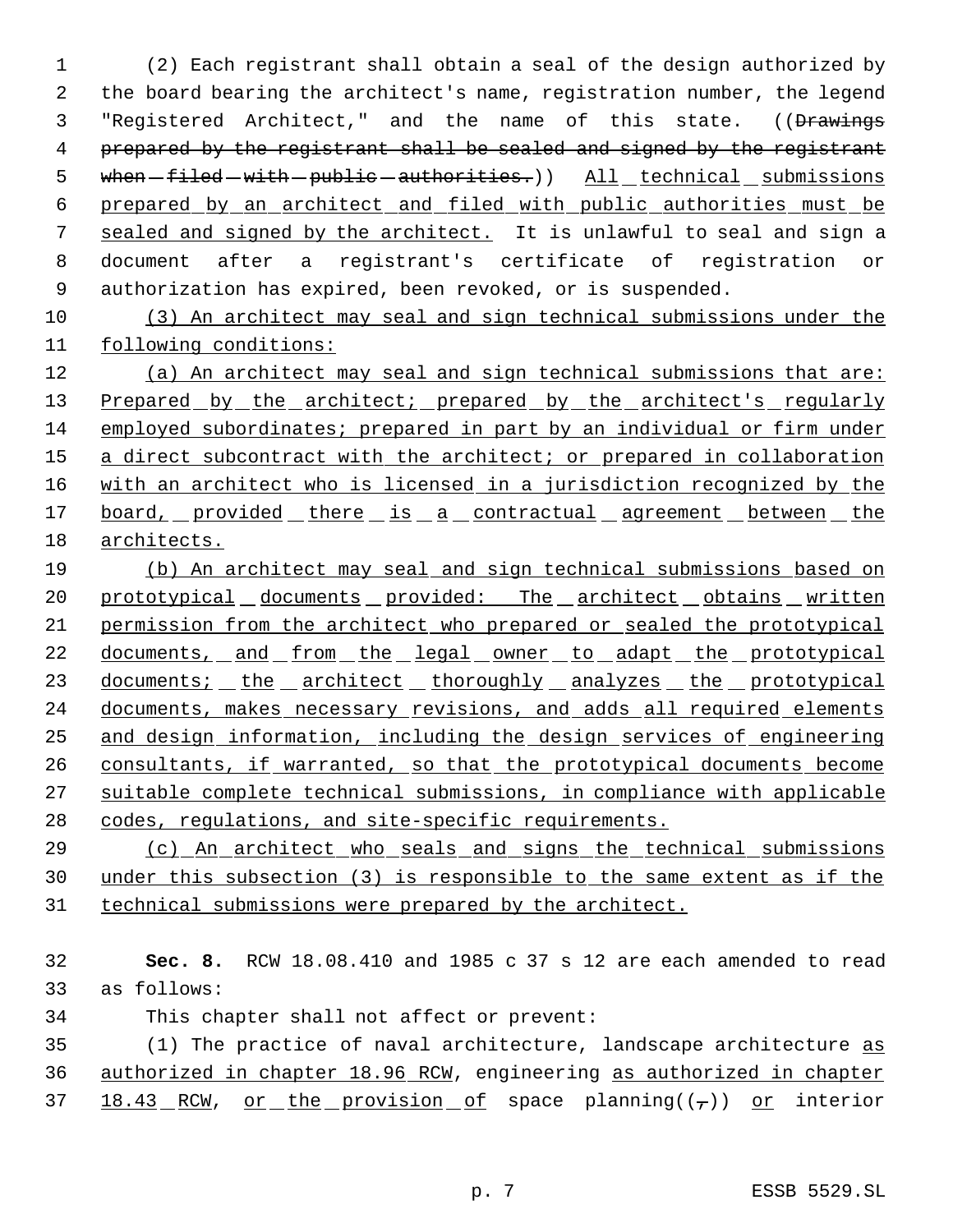1 design((, or any legally recognized profession or trade by persons not 2 registered as architects)) services not affecting public health or 3 safety;

 4 (2) Drafters, clerks, project managers, superintendents, and other 5 employees of architects((, engineers, naval architects, or landscape 6 architects)) from acting under the instructions, control, or 7 supervision of ((their employers)) an architect;

 8 (3) The construction, alteration, or supervision of construction of 9 buildings or structures by contractors registered under chapter 18.27 10 RCW or superintendents employed by contractors or the preparation of 11 shop drawings in connection therewith;

12 (4) Owners or contractors registered under chapter 18.27 RCW from 13 engaging persons who are not architects to observe and supervise 14 construction of a project;

 (5) Any person from doing design work including preparing construction contract documents and administration of the construction contract for the erection, enlargement, repair, or alteration of a 18 structure or any appurtenance to a structure regardless of size, if the structure is to be used for a residential building of up to and including four dwelling units or a farm building or is a structure used in connection with or auxiliary to such residential building or farm building such as a garage, barn, shed, or shelter for animals or machinery;

24 (6) Except as otherwise provided in this section, any person from 25 doing design work including preparing construction contract documents 26 and administering the contract for construction, erection, enlargement, 27 alteration, or repairs of or to a building of any occupancy up to a 28 total building size of four thousand square feet  $((of construction))$ ; 29 or

30 (7) ((Design-build construction by registered general contractors 31 if -the -structural -design -services -are -performed -by -a -registered 32 engineer;

33 (8) Any person from designing buildings or doing other design work 34 for any structure prior to the time of filing for a building permit; or 35 (9) Any person from designing buildings or doing other design work 36 for structures larger than those exempted under subsections (5) and (6) 37 of this section, if the plans, which may include such design work, are 38 stamped by a registered engineer or architect)) Any person from doing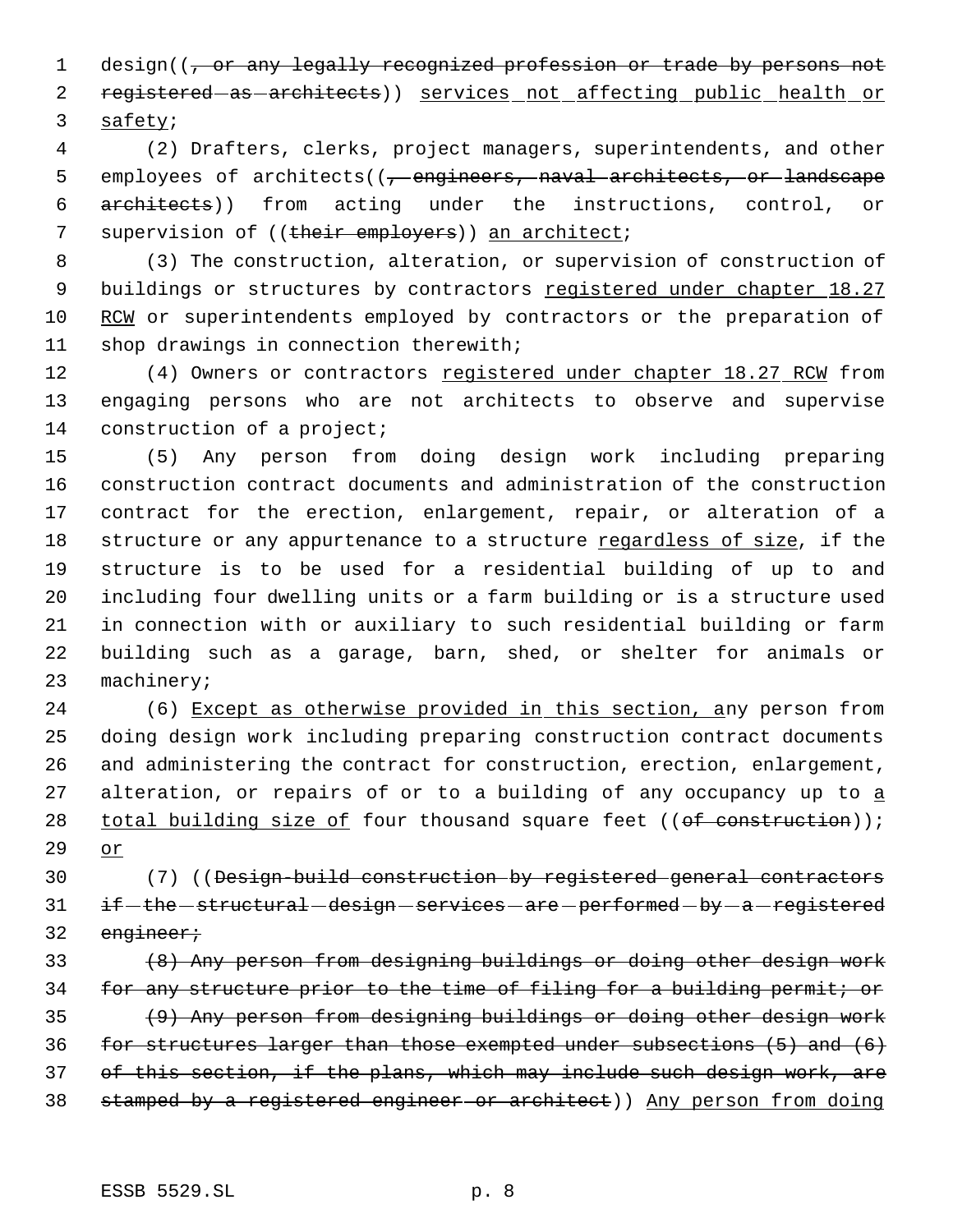design work, including preparing construction contract documents and 2 administration of the contract, for alteration of or repairs to a 3 building where the project size is not more than four thousand square 4 feet in a building greater than four thousand square feet and when the work contemplated by the design does not affect the life safety or structural systems of the building. The combined square footage of simultaneous projects allowed under this subsection (7) may not exceed four thousand square feet.

 9 **Sec. 9.** RCW 18.08.420 and 2002 c 86 s 203 are each amended to read 10 as follows:

11 (1) ((An architect or architects may organize a corporation formed 12 either as a business corporation under the provisions of Title 23B RCW 13 or as a professional corporation under the provisions of chapter 18.100 14 RCW. For an architect or architects to practice architecture through 15 a corporation or joint stock association organized by any person under 16 Title 23B RCW, the corporation or joint stock association shall file 17 with the board:

18  $(a)$  The application for certificate of authorization upon a form to 19 be -prescribed -by -the -board -and -containing -information -required -to 20 enable-the-board-to-determine-whether-the-corporation-is-qualified 21 under this chapter to practice architecture in this state;

22 (b) Its notices of incorporation and bylaws and a certified copy of 23 a - resolution - of - the - board - of - directors - of - the - corporation - that 24 designates individuals registered under this chapter as responsible for 25 the practice of architecture by the corporation in this state and that 26 provides that full authority to make all final architectural decisions 27 on-behalf-of-the-corporation-with-respect-to-work-performed-by-the 28 corporation in this state shall be granted and delegated by the board 29 of-directors-to-the-individuals-designated-in-the-resolution. The 30 filing-of-the-resolution-shall-not-relieve-the-corporation-of-any 31 responsibility or liability imposed upon it by law or by contract; and

 (c) A designation in writing setting forth the name or names of the person or persons registered under this chapter who are responsible for 34 the architecture of the firm. If there is a change in the person or persons responsible for the architecture of the firm, the changes shall be designated in writing and filed with the board within thirty days 37 after-the-effective-date-of-the-changes.)) Any business entity,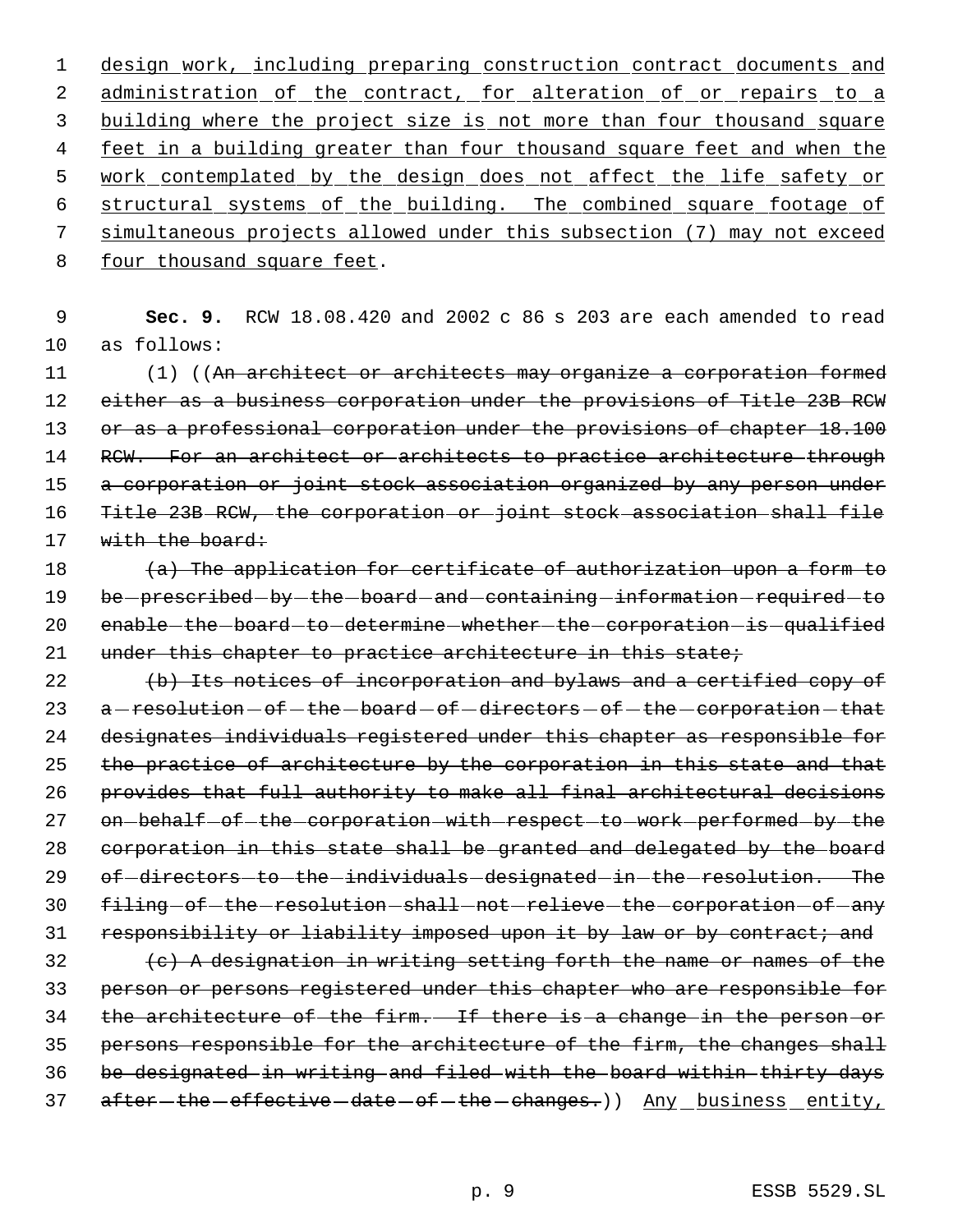1 including a sole proprietorship, offering architecture services in 2 Washington state must register with the board, regardless of its 3 business structure. A business entity shall file with the board a list 4 of individuals registered under this chapter as responsible for the 5 practice of architecture by the business entity in this state and 6 provides that full authority to make all final architectural decisions 7 on behalf of the business entity with respect to work performed by the 8 business entity in this state. Further, the person having the practice 9 of architecture in his/her charge is himself/herself a general partner 10 (if a partnership or limited liability partnership), or a manager (if 11 a limited liability company), or a director (if a business corporation 12 or professional service corporation) and is registered to practice 13 architecture in this state.

14 (2) The business entity shall furnish the board with such 15 information about its organization and activities as the board shall 16 require by rule.

 (3) Upon the filing with the board of the application for certificate of authorization, the certified copy of the resolution, and the information specified in subsection (1) of this section, the board 20 shall authorize the director to issue to the ((corporation)) business entity a certificate of authorization to practice architecture in this 22 state ((upon a determination by the board that:

23  $(a)$  -The -bylaws - of -the -corporation -contain -provisions -that - all 24 architectural -decisions -pertaining -to -any -project -or -architectural 25 activities in this state shall be made by the specified architects 26 responsible-for-the-project-or-architectural-activities,-or-other 27 responsible - architects - under - the - direction - or - supervision - of - the 28 architects responsible for the project or architectural activities;

 $(b)$  The applicant corporation has the ability to provide, through qualified personnel, professional services or creative work requiring architectural - experience, - and - with - respect - to - the - architectural services that the corporation undertakes or offers to undertake, the 33 personnel  $-\text{have}-\text{the}-\text{ability}-\text{e}-\text{apply}-\text{special}-\text{knowledge}-\text{te}-\text{the}$  professional - services - or - creative - work - such - as - consultation, investigation, evaluation, planning, design, and administration of the construction  $-$  contract  $-$  in  $-$  connection  $-$  with  $-$  any  $-$  public  $-$  or  $-$  private 37 structures, buildings, equipment, processes, works, or projects;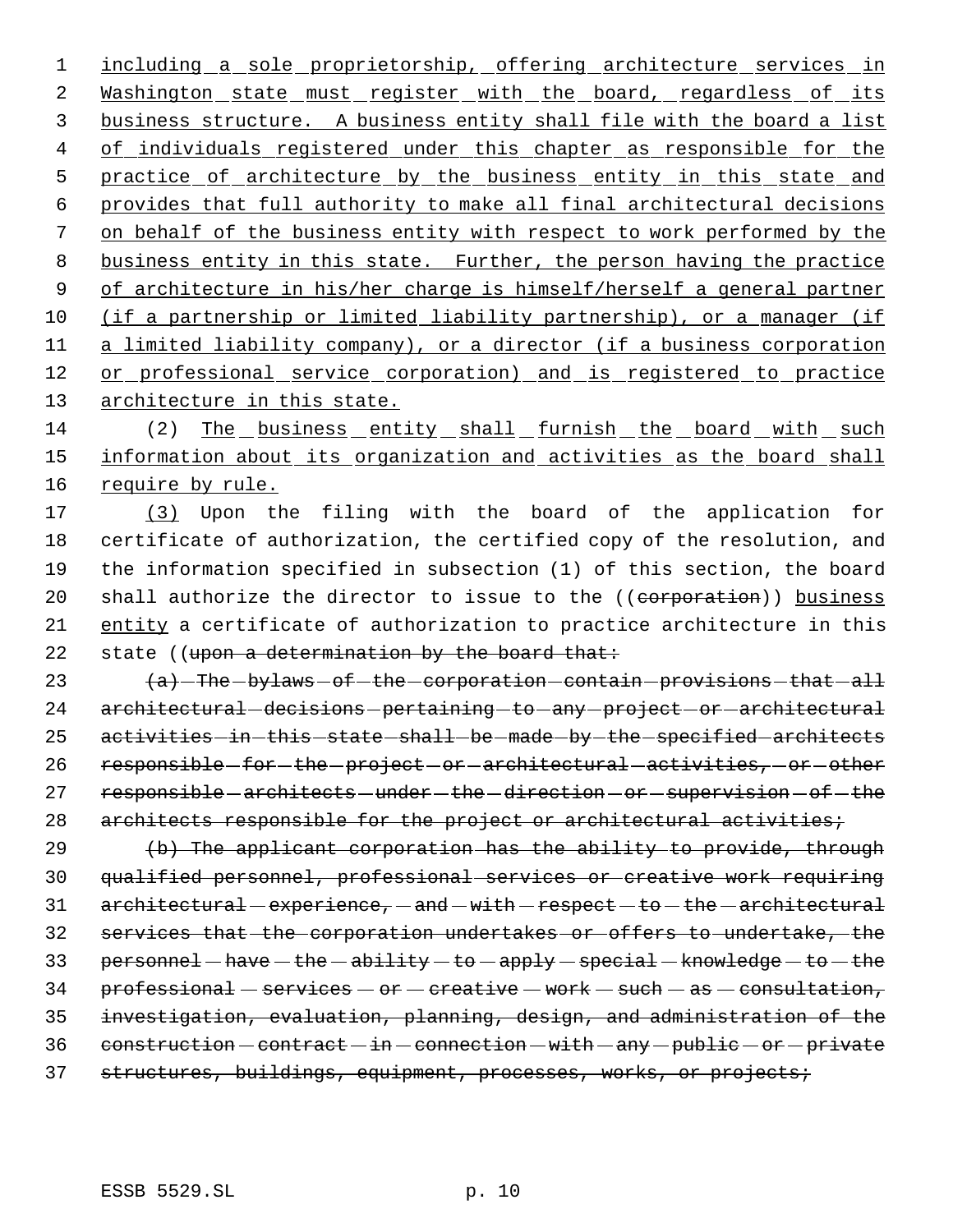1 (c) The application for certificate of authorization contains the 2 professional-records-of-the-designated-person-or-persons-who-are 3 responsible;

 4 (d) The application for certificate of authorization states the 5 experience of the corporation, if any, in furnishing architectural 6 services during the preceding five-year period;

 7 (e) The applicant corporation meets such other requirements related 8 to professional competence in the furnishing of architectural services 9 as may be established and promulgated by the board in furtherance of 10 the purposes of this chapter; and

11  $\text{f}-\text{The-application}-\text{is-possessed-of-the-ability-and}$ 12 competence to furnish architectural services in the public interest.

13 (3) Upon recommendation of the board to impose action as authorized 14 in RCW 18.235.110, the director may impose the recommended action upon 15 a certificate of authorization to a corporation if the board finds that 16 any -of-the -officers, -directors, -incorporators, -or -the -stockholders 17 holding a majority of stock of the corporation have committed an act 18  $perohibited-under-RCW-18.08.440-or-18.235.130-or-have-been-found$ 19 personally responsible for misconduct under subsection (6) or (7) of 20 this section.

21  $(4)$ -In-the-event-a-corporation, organized solely by a group of 22  $\architects - each - registered - under - this - chapter, - applies - for - a$ 23 certificate of authorization, the board may, in its discretion, grant 24 a certificate of authorization to that corporation based on a review of 25 the professional records of such incorporators, in lieu of the required 26 qualifications set forth in subsections (1) and (2) of this section.  $27$  In -the -event -the -ownership -of -such -corporation -is -altered, -the 28 corporation-shall-apply-for-a-revised-certificate-of-authorization, 29 based-upon-the-professional-records-of-the-owners-if-exclusively 30 architects, under the qualifications required by subsections (1) and  $31 \quad (2)$  of this section)).

32 (((5))) (4) Any ((corporation)) business entity practicing or 33 offering to practice architecture, whether or not it is authorized to 34 practice architecture under this chapter, ((together with its directors 35 and officers for their own individual acts, are)) shall be jointly and 36 severally responsible to the same degree as an individual registered 37 architect and shall conduct their business without misconduct or 38 malpractice in the practice of architecture as defined in this chapter.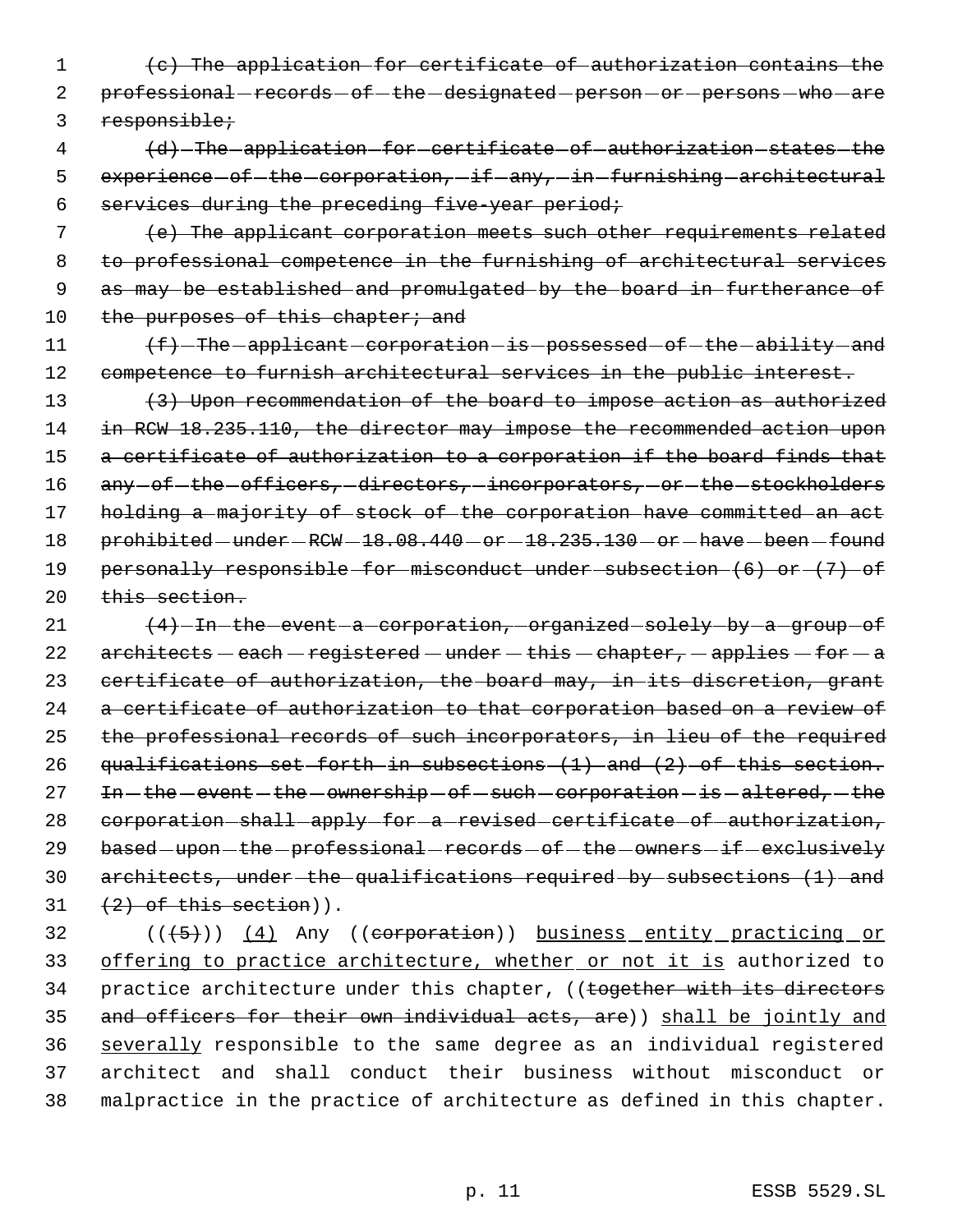1 (((6)) (5) Any ((corporation)) business entity that has been certified under this chapter and has engaged in the practice of architecture may have its certificate of authorization either suspended or revoked by the board if, after a proper hearing, the board finds 5 that the ((corporation)) business entity has committed misconduct or malpractice under RCW 18.08.440 or 18.235.130. In such a case, any individual architect registered under this chapter who is involved in 8 such misconduct or malpractice is also subject to disciplinary measures provided in this chapter and RCW 18.235.110.

10 (((7) All plans, specifications, designs, and reports when issued in  $-$  connection  $-$  with  $-$  work  $-$  performed  $-$  by  $-$  a  $-$  corporation  $-$  under  $-$  its 12 certificate - of - authorization - shall - be - prepared - by - or - under - the 13 direction - of - the - designated - architects - and - shall - be - signed - by - and 14 stamped with the official seal of the designated architects in the 15 corporation authorized under this chapter.

 $(8)$ )) (6) For each certificate of authorization issued under this section there shall be paid a certification fee and an annual certification renewal fee as prescribed by the director under RCW 43.24.086.

 $((49)$  This chapter shall not affect the practice of architecture as 21 a professional service corporation under chapter 18.100 RCW.))

 **Sec. 10.** RCW 18.08.430 and 1985 c 37 s 14 are each amended to read as follows:

 (1) The renewal date for certificates of registration shall be set by the director in accordance with RCW 43.24.086. Registrants who fail to pay the renewal fee within thirty days of the due date shall pay all delinquent fees plus a penalty fee equal to one-third of the renewal fee. A registrant who fails to pay a renewal fee for a period of five years may be reinstated under such circumstances as the board determines. The renewal and penalty fees and the frequency of renewal assessment shall be authorized under this chapter. Renewal date for certificates of authorization shall be the anniversary of the date of authorization.

 (2) Any registrant in good standing may withdraw from the practice of architecture by giving written notice to the director, and may within five years thereafter resume active practice upon payment of the